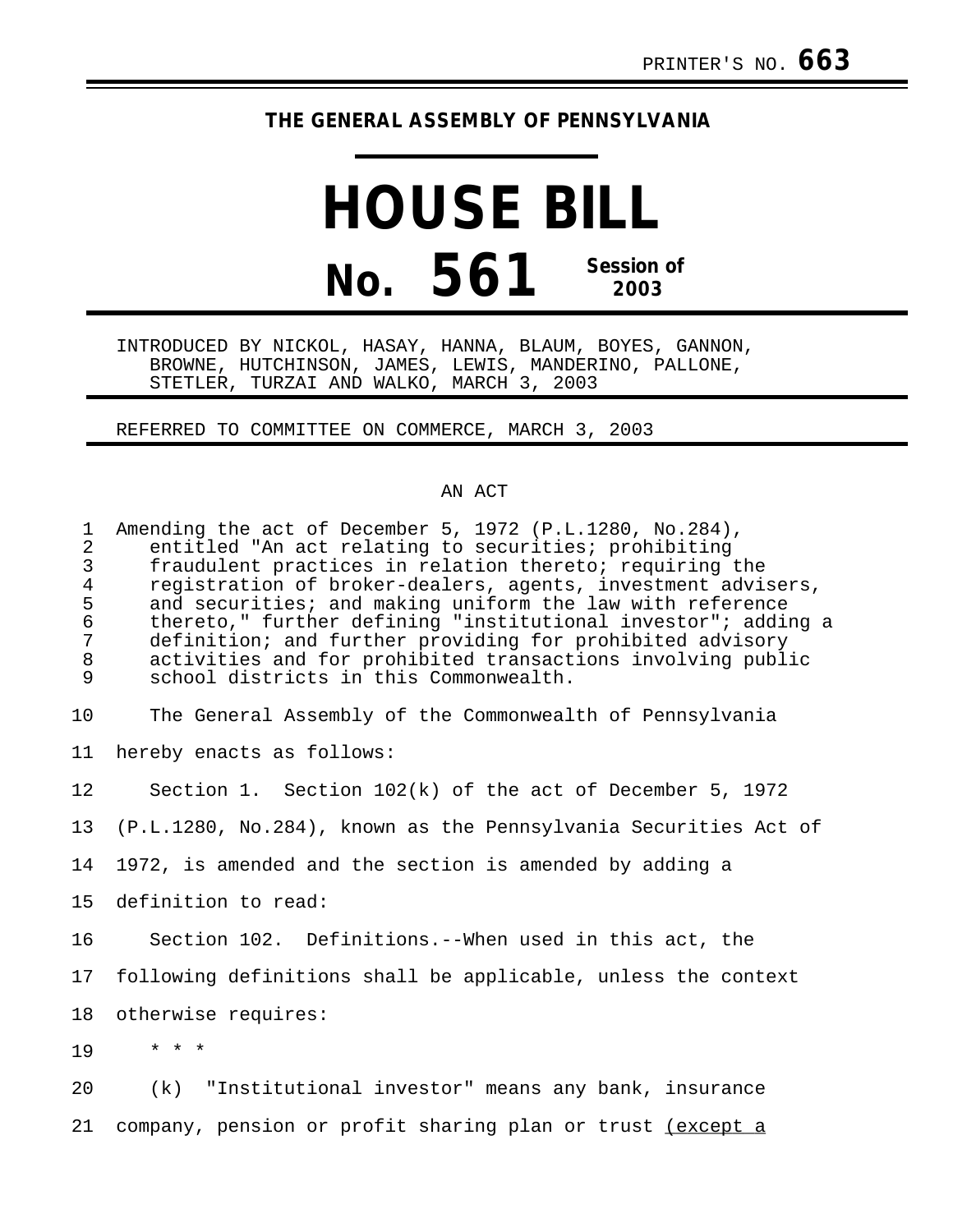1 municipal pension plan or system), investment company, as 2 defined in the Investment Company Act of 1940, or any person, 3 other than an individual, which controls any of the foregoing, 4 the Federal Government, State or any agency or political 5 subdivision thereof, except public school districts of this 6 State, or any other person so designated by regulation of the 7 commission.

8 \* \* \*

9 (1.1) "Municipal pension plan or system" means a pension 10 plan or system provided by a municipality as those terms are 11 defined in section 102 of the act of December 18, 1984 12 (P.L.1005, No.205), known as the Municipal Pension Plan Funding 13 Standard and Recovery Act.

14 \* \* \*

15 Section 2. Sections 404(a)(5) and 409 of the act, amended or 16 added November 24, 1998 (P.L.829, No.109), are amended to read: 17 Section 404. Prohibited Advisory Activities.--(a) It is 18 unlawful for any person who receives, directly or indirectly, 19 any consideration from another person for advising the other 20 person as to the value of securities or their purchase or sale, 21 whether through the issuance of analyses or reports or 22 otherwise, in this State:

23 \* \* \*

24 (5) To fail to disclose to the board of school directors of 25 a public school district or to a municipal pension plan or 26 system in this Commonwealth the compensation that such person 27 will give, directly or indirectly, to another person in 28 connection with either obtaining the board of school directors 29 or municipal pension plan or system as an advisory client or 30 advising the board of school directors or municipal pension plan 20030H0561B0663 - 2 -